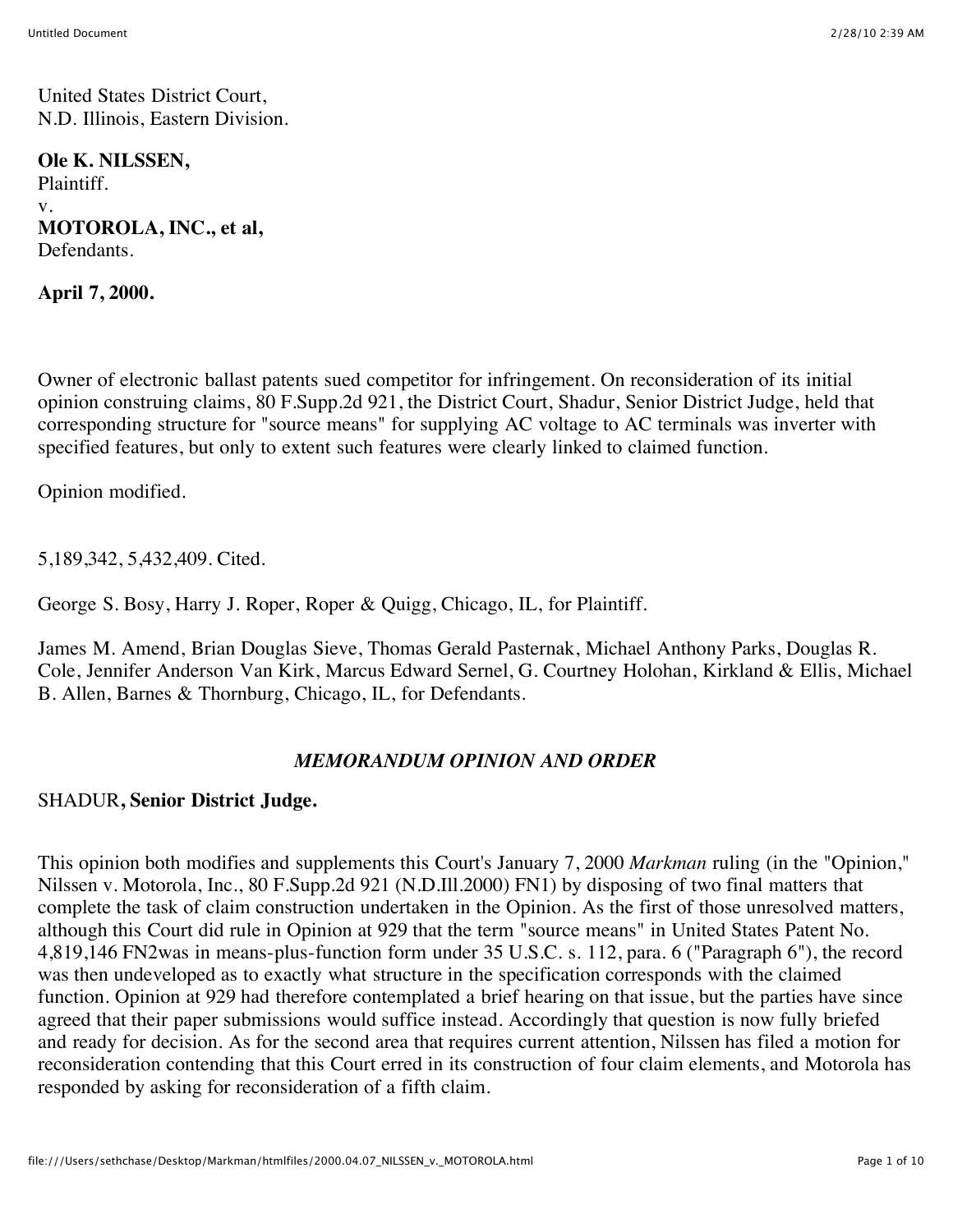FN1. Citations to the Opinion will take the form "Opinion at-," omitting repetition of the 80 F.Supp.2d volume number.

FN2. As before, this opinion will refer to each of the patents at issue by its last three digits. Hence Patent No. 4,819,146 will be cited as the " '146 Patent."

Because the Opinion included an exhaustive treatment of the background and law related to this case, this opinion can avoid useless repetition on that score. Instead this Court turns directly to the matters at hand.

### *"Source Means" in* the '146 Patent'*s Claim 19*

[1] Claim 19 of the '146 Patent includes as an element:

[a] source means having AC terminals and being operative to provide an AC voltage thereat.

Because this Court determined that the element is in means-plus-function form, it is "limited to the structure set forth in the corresponding structure and its equivalents" (Opinion at 928-29). Corresponding structure is "the structure [that] is clearly linked by the specification or the prosecution history to the function recited in the claim" ( Unidynamics Corp. v. Automatic Prods. Int'l, Ltd., 157 F.3d 1311, 1319 (Fed.Cir.1998)). As Micro Chem., Inc. v. Great Plains Chem. Co., 194 F.3d 1250, 1258 (Fed.Cir.1999) teaches:

[Paragraph 6] requires both identification of the claimed function and identification of the structure in the written description necessary to perform that function. The statute does not permit limitation of a meansplus-function claim by adopting a function different from that explicitly recited in the claim.

Here the function is that of providing AC voltage to the AC terminals. But the parties dispute what structure in the specification is "clearly linked" to that function. While N. Source Mem. 2 FN3 says that the source means "corresponds to an inverter, or in the alternative, a half-bridge inverter," M. Source Mem. 2 says that it must be "a self-oscillating inverter, because that is the only structure disclosed in the '146 patent specification." FN4

FN3. Because of the proliferation of legal memoranda resulting from the current motions, a new set of abbreviations is required (each using "N." for Nilssen and "M." for Motorola):

1. Consistently with Opinion at 924 n. 3, the then-filed memoranda will continue to be cited "Mem." and "Resp."

2. Briefs on the "source means" issue-simultaneously filed originals and simultaneous responses-will be cited "Source Mem." and "Source Resp."

3. Briefs on Nilssen's reconsideration motion will be cited "N. Rec. Mem.," "M. Rec. Mem." and "N. Rec. R. Mem."

FN4. Both parties define "source means" in this context as an inverter of some type, because inverters convert DC voltage to high frequency AC voltage.

As for the specification itself, the preferred embodiment states that the "inverter-type power supply" comprises in part ('146 Patent, col. 1, 11. 48-49, 56-58):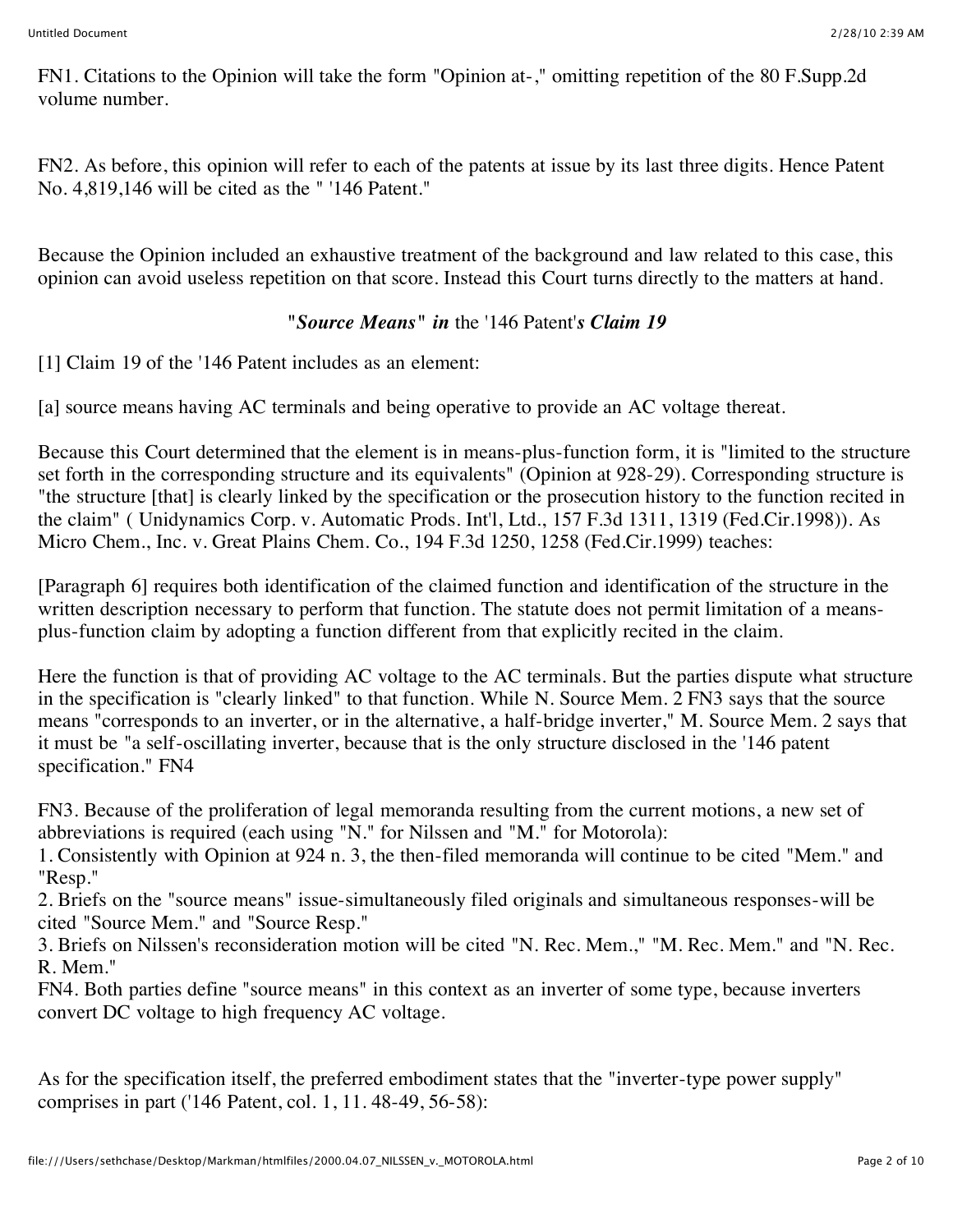a half-bridge inverter connected with the DC terminals and operative to provide a squarewave output voltage at a pair of inverter terminals....

That language refers to the claimed function, a point that M. Source Mem. 3-4 concedes.FN5 But another part of the preferred embodiment also describes the inverter as being "of a self-oscillating type" ('146 Patent, col. 2, 1.20). Moreover, the specification's Details of Operation and Additional Comments use both terms-half-bridge and self-oscillating-in referring to the inverter.FN6

FN5. It is puzzling that Motorola does not include the "half-bridge" characteristic in its proposed structure, even though that feature is more closely linked to the claimed function than the self-oscillating feature (see N. Source Mem. 3-4).

FN6. See col. 3, 1. 65 ("The operation of the half-bridge inverter..."); col 4., 11. 13-14 ("...the positive feedback circuit of the self-oscillating inverter"); col. 6, 11. 9-10 ("...the half-bridge inverter selfoscillates...."); and col. 6, 11. 15-16 ("...squarewave voltage provided by the half-bridge inverter....").

More importantly, though, the recitations in the specification make it plain that the half-bridge and selfoscillating features of the inverter are mutually exclusive as to the functions they perform. Nilssen uses that point as a key factor in his syllogistic argument:

1. Paragraph 6 "does not 'permit incorporation of structure from the written description beyond that necessary to perform the claimed function' ... [and] proscribes 'adopting a function different from that explicitly recited in the claim' " (N. Source Mem. 6, quoting Micro Chem., 194 F.3d at 1258).

2. Self-oscillation "allows for the control of the inverter's *frequency* (a different function), not for the provision of AC voltage at AC terminals (the function at issue here)" (N. Source Mem. 6, emphasis in original).

3. Because the function at issue is that of providing an AC voltage to the AC terminals, and because the self-oscillating characteristic does not lend itself to that function, the source means element cannot be limited to a self-oscillating inverter (N. Source Mem. 8).

Only one possible difficulty may detract from the persuasiveness of that syllogism-the need to reconcile its first proposition with the proposition that "[a] means-plus-function claim encompasses *all structure* in the specification corresponding to that element and equivalent structures" ( Micro Chem., 194 F.3d at 1258 (emphasis added)). Both of those propositions stand for the principle that "corresponding structure" under Paragraph 6 is the structure that is "clearly linked" to the claimed function ( Unidynamics, 157 F.3d at 1319).

Nilssen's counsel really disserves his own cause by attempting to go farther in N. Source Mem. 3:

Here, because an inverter-with no other details needed-is sufficient to provide AC voltage at AC terminals, the Court should adopt Nilssen's proposed construction.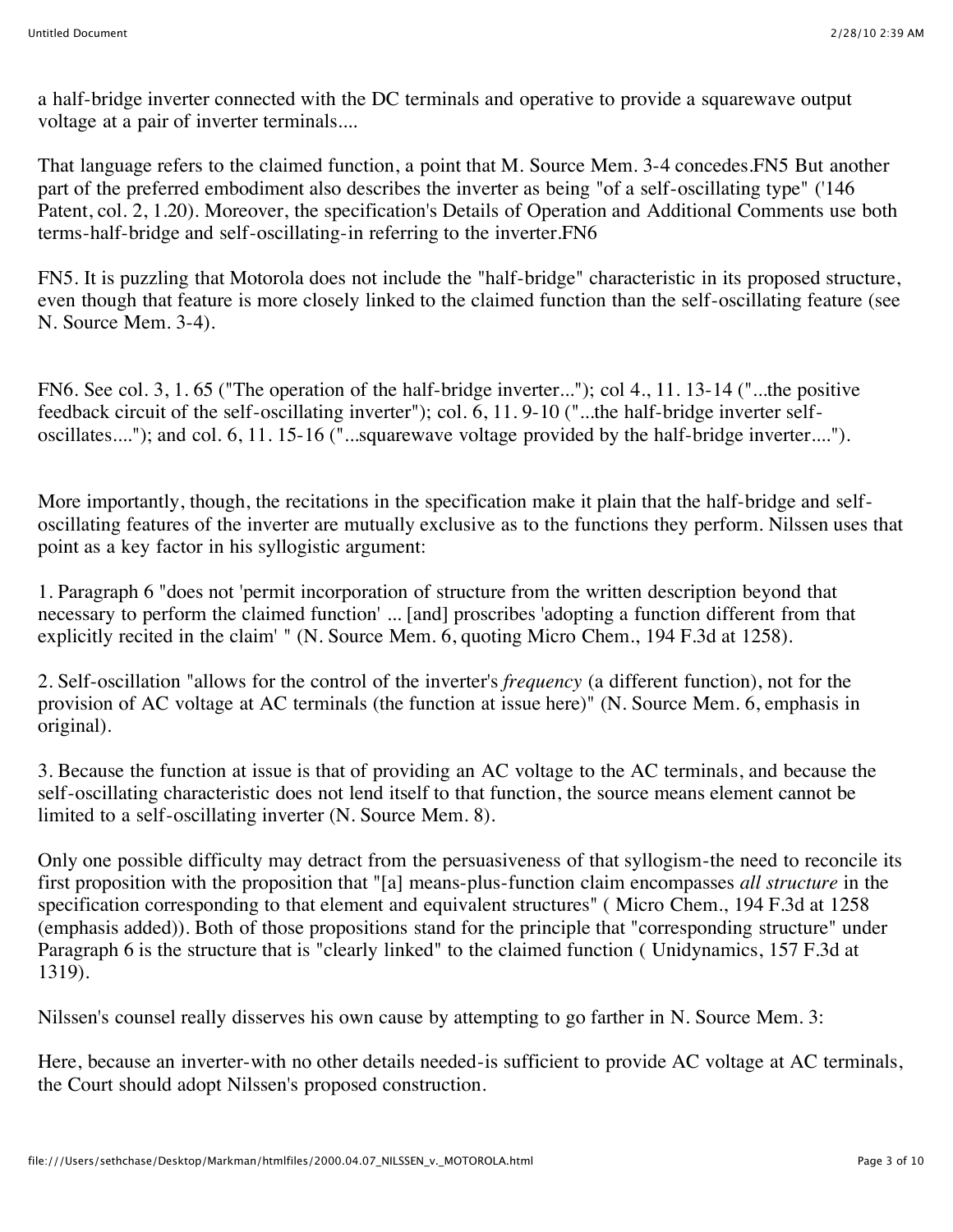Such illogic turns Paragraph 6 on its head by ignoring its limiting effects. As Jonsson v. Stanley Works, 903 F.2d 812, 819 (Fed.Cir.1990) has reemphasized, quoting from Johnston v. IVAC Corp., 885 F.2d 1574, 1580 (Fed.Cir.1989)(emphasis in original):

Paragraph 6 operates to *cut back* on the type of *means* which could literally satisfy the claim language.

Because a generic inverter does not "cut back" on the structure that could perform the claimed function, and in fact does not even correspond with any structural details in the specification,FN7 Nilssen's overly broad contention must be rejected.

FN7. In that regard, as Signtech USA, Ltd. v. Vutek, Inc., 174 F.3d 1352, 1356 (Fed.Cir.1999) (citation omitted) says:

Although patentees are not necessarily limited to their preferred embodiment, interpretation of a meansplus-function element requires this court to consult the structure disclosed in the specification, which often, as in this case, describes little more than the preferred embodiment.

Nilssen fares better with his alternative proposal of a half-bridge inverter, which is the only structure listed in the specification for providing an AC voltage to AC terminals. In that respect Motorola does not dispute Nilssen's second proposition that the self-oscillating feature has no relationship to providing AC voltage to the AC terminals (see M. Source Resp. 3). Instead Motorola simply asks for the total inclusion of all structure attributed to the inverter by the specification. As purported support for that position, M. Source Resp. 3-4 cites three cases for the claimed principle that "[w]here, as here, a patent specification discloses a single embodiment (a self-oscillating inverter), the scope of a means-plus-function limitation is restricted to that embodiment."

That reads too much into the cited authorities. In every instance the structure that they viewed as "corresponding" to the means-plus-function claim at issue was clearly linked to the claimed function, with the disclosed embodiment representing the preferred means for performing that function. For example, Motorola seeks to rely on Signtech, 174 F.3d at 1356, where the structure corresponding to "ink delivery means" was a "second, high pressure air source." But that second air source was clearly linked to the claimed function, because it was viewed as a key design element for improving the "ink delivery means" over the prior art ( id. at 1357). That is equally true of the other two cases cited by Motorola: In each instance the means ascribed to the function was structure that improved the performance of the claimed function:

1. In Cortland Line Co. v. Orvis Co., 203 F.3d 1351, 1357 (Fed.Cir.2000) "threaded connectors" were the only structure in the specification corresponding to the means-plus-function limitation (which was a "means for connecting").

2. In Smiths Industries Medical Systems, Inc. v. Vital Signs, Inc., 183 F.3d 1347, 1357 (Fed.Cir.1999) the "means for supplying gas" function corresponded to a "double-entry" squeezebag because "the specification does not describe a generic squeezebag but rather only a double-entry squeezebag."

In contrast, the "self-oscillating" feature in this case is not a more detailed or preferred means of performing the claimed function, but instead relates to an entirely different function (that of controlling the inverter's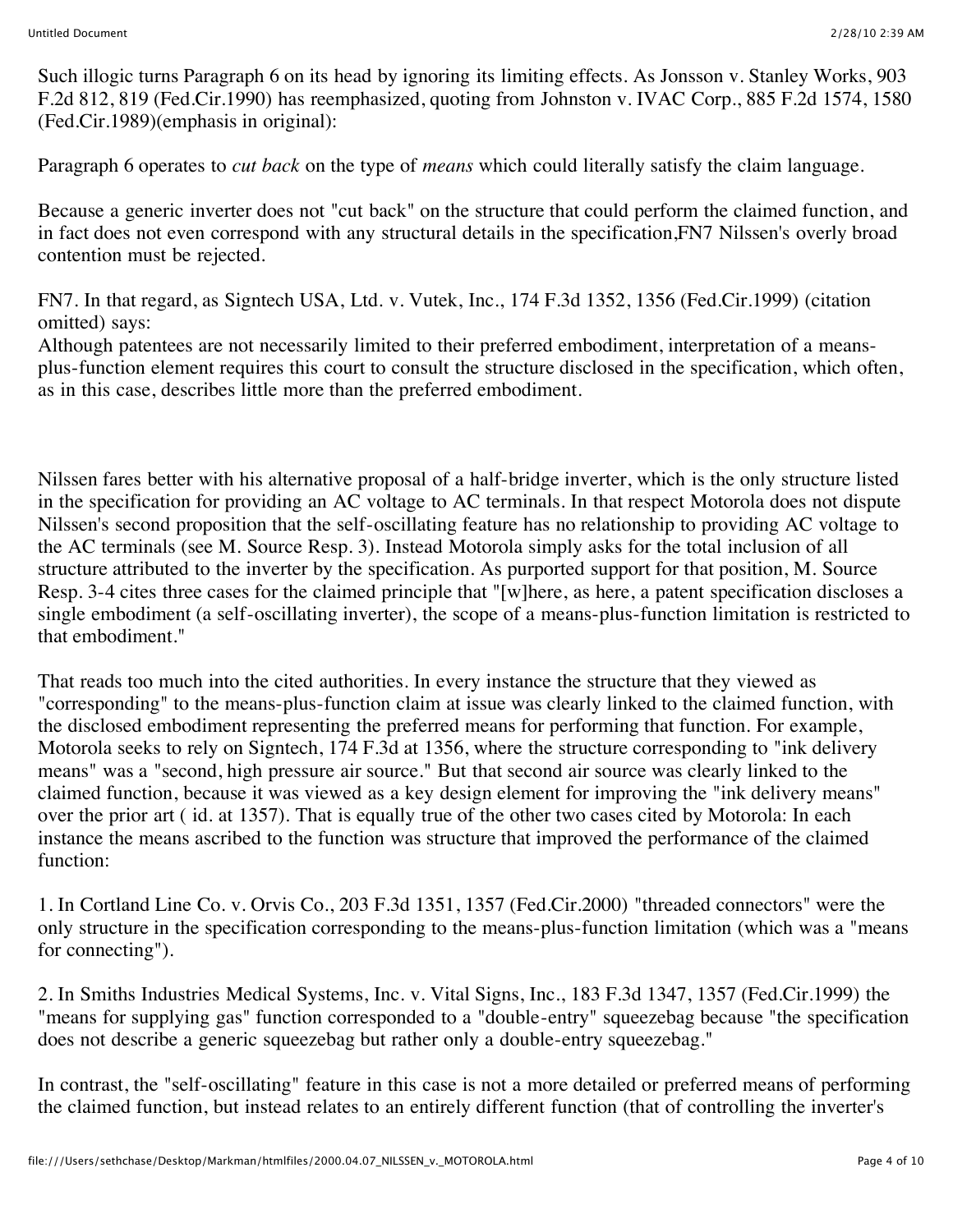frequency). That brings into play the further teaching of Micro Chem., 194 F.3d at 1258 (emphasis added):

Nor does the statute permit incorporation of structure *beyond* that necessary to perform the claimed function.

By way of analogy, if a two-pronged electrical plug has a third prong for grounding, that third prong may fairly be characterized as structure-but it does not relate to the function of receiving voltage from an outlet. If however the function at issue were that of "grounding means," then the grounding prong (and any other structure used to perform that function) would be relevant.

[2] In sum, just as a generic inverter is not corresponding structure because it does not satisfy Paragraph 6's limiting effects, so attributing the self-oscillating feature to "source means" would add an unnecessary component not at all relevant to the claim. And that is buttressed by the language of the portion of the specification describing the claimed function, which merely says "half-bridge inverter." For those reasons this Court finds that "source means" corresponds to a half-bridge inverter-that is the only structure in the specification *clearly linked* to the claimed function.FN8

FN8. N. Source Mem. 4-5 also argues that the prosecution history indicates that the structure of "source means" cannot be a self-oscillating inverter. Because Paragraph 6 calls for that conclusion without reference to the PTO file, it is unnecessary to discuss that point.

### *Nilssen's Motion To Reconsider*

Motions for reconsideration serve a limited function: to correct manifest errors of law or fact or to present newly discovered evidence.

Such motions are thus "not an appropriate forum for rehashing previously rejected arguments or arguing matters that could have been heard during the pendency of the previous motion" ( *id.* at 1270). But as Pickett v. Prince, Nos. 99-2770, 99-2843, 2000 WL 273993, at (7th Cir. March 14, 2000) (citation omitted) observes:

[A] motion to reconsider a ruling is constrained only by the doctrine of the law of the case. And that doctrine is highly flexible, especially when a judge is being asked to reconsider his own ruling.

What follows is faithful to both of those teachings.

# *"Inverter-Type Power Supply" in* the '342 Patent'*s Claims 3 and 5*

[5] Nilssen first urges, quite correctly, that this Court looked at the wrong portion of his Responsive Memorandum for an answer to Motorola's otherwise persuasive argument that the prosecution history limited the actual claim language. Until it reviewed that prosecution history at Motorola's invitation, this Court was prepared to construe "inverter-type power supply" as encompassing "more than one kind of inverter, rather than being limited by a single example in the specification" (Opinion at 932). But because of what this Court then mistakenly understood to be unrebutted prosecution history, Opinion at 933 felt compelled to limit the claims to "a full-bridge inverter." Now a review of Nilssen's actual response calls for a different conclusion.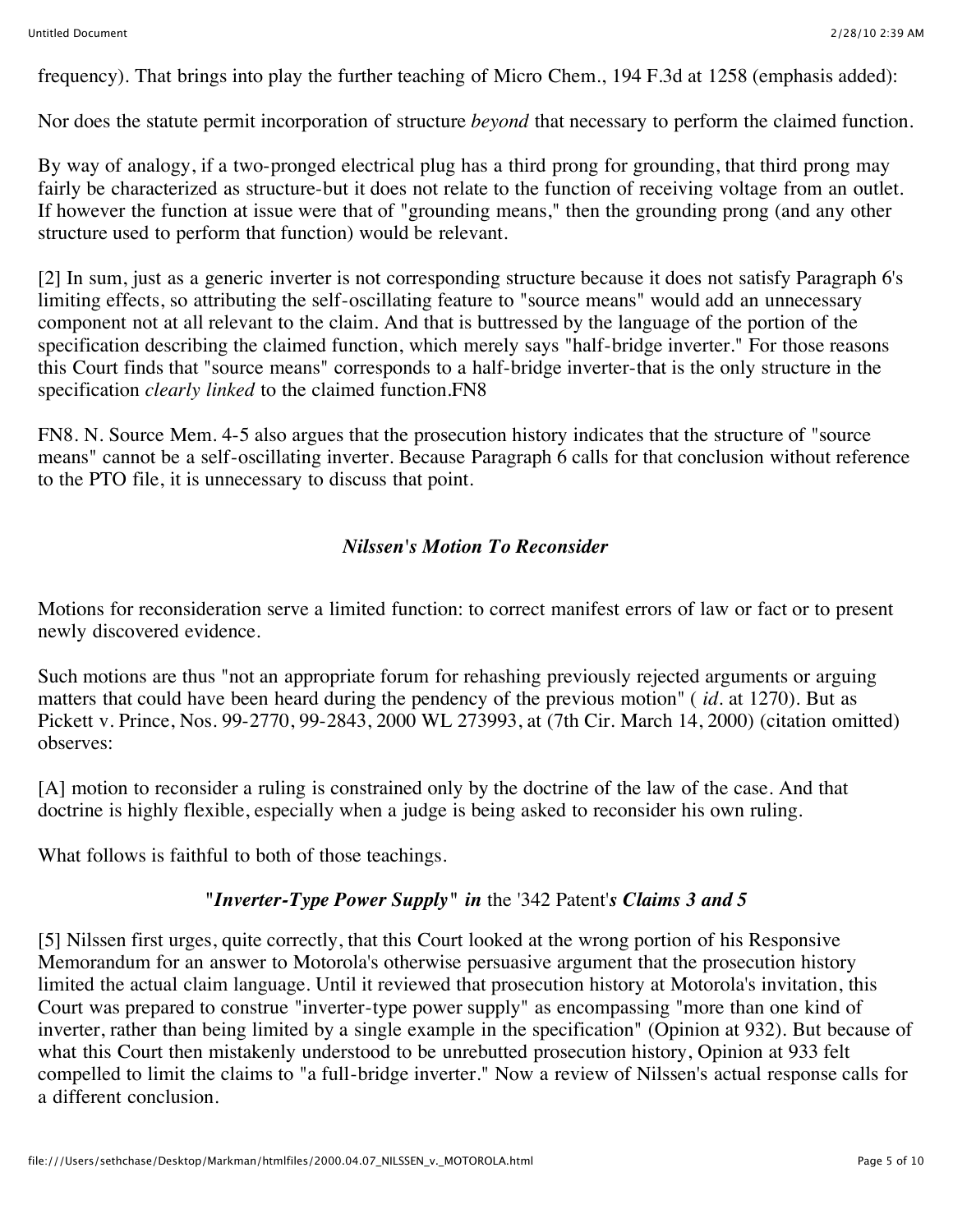M. Mem. 23 (emphasis in original) originally argued that the prosecution history reveals that "the *only* type of inverter disclosed in the '342 Patent is a *full-bridge inverter.*" That contention was supported by (1) Nilssen's statement in the context of an earlier application FN9 that his invention was "concisely described" by a claim consisting of an "inverter means" with the structure of a full-bridge inverter (M.Mem.23) and (2) Nilssen's statement in the context of a later patent that "[t]o a person having ordinary skill in the particular art to which the claimed invention pertains, it would be clear that the relevant frequencies would be those associated with the full-bridge inverter" (M.Mem.24). But Nilssen has directed this Court's attention to explanations that materially blunt the force originally ascribed to those statements.

FN9. Nilssen's statements are highly relevant because the '342 Patent is a continuation of that application, Ser. No. 7/646,497 (see Related U.S. Application Data of the '342 Patent).

Thus it turns out that Nilssen's first statement was made in response to the examiner's challenge that he demonstrate that his claim language was "supported by disclosures in the specification, as required by paragraph 1 of 35 U.S.C., s. 112" (N. Resp.13). In other words, at that point Nilssen was merely highlighting the structure of the full-bridge inverter in the specification to demonstrate that sufficient disclosure existed there to support his claim.

As for the second statement, N. Resp. 13 points out that it was made in connection with a later patent, "a year-and-a-half after the '342 patent issued." Further, that later patent involved the term "substantially higher frequency"-a term that appears nowhere in the '342 Patent. Because the PTO viewed that term as indefinite, Nilssen responded with the words that Motorola quotes. In short, Nilssen says that the later patent involved an issue totally irrelevant to the claims presently at issue.

Motorola does not suggest anything to undercut those representations by Nilssen, and its memoranda offer nothing to rebut Nilssen's consequent arguments. Instead M. Rec. Mem. 7 seeks to fall back on "the reasons explained" in its original memorandum. But as already indicated, those reasons have been undercut by Nilssen's explanations, so that the cited prosecution history has been shown to be non-relevant.

In light of the arguments that were originally presented by Nilssen but were overlooked by this Court in the parties' paper blizzard, reconsideration is granted in that respect. This Court now holds that the phrase "inverter-type power supply" in the '342 Patent's claims 3 and 5 is not limited by the specification. Instead the phrase is given its well-known meaning in the relevant art as described in Opinion at 932.

# *"Inverter Circuit" in* the '409 Patent'*s Claims 9 and 37*

Motorola says that if "inverter-type power supply" is given the meaning that this Court has just ascribed to it in the '342 Patent, then this Court is compelled to "reverse itself" and construe claims 9 and 37 in the '409 Patent in accordance with the patent's specification as being limited to a "full-bridge inverter circuit." As M. Rec. Mem. 7 says:

Nilssen did not address Motorola's prosecution history arguments regarding the "inverter circuit" of the '409 patent and the Court therefore credited Nilssen with something he did not deserve-a ruling adopting Nilssen's construction of the '409 patent's "inverter circuit" limitation.

In other words, Motorola believes it must prevail because its prosecution history argument (which this Court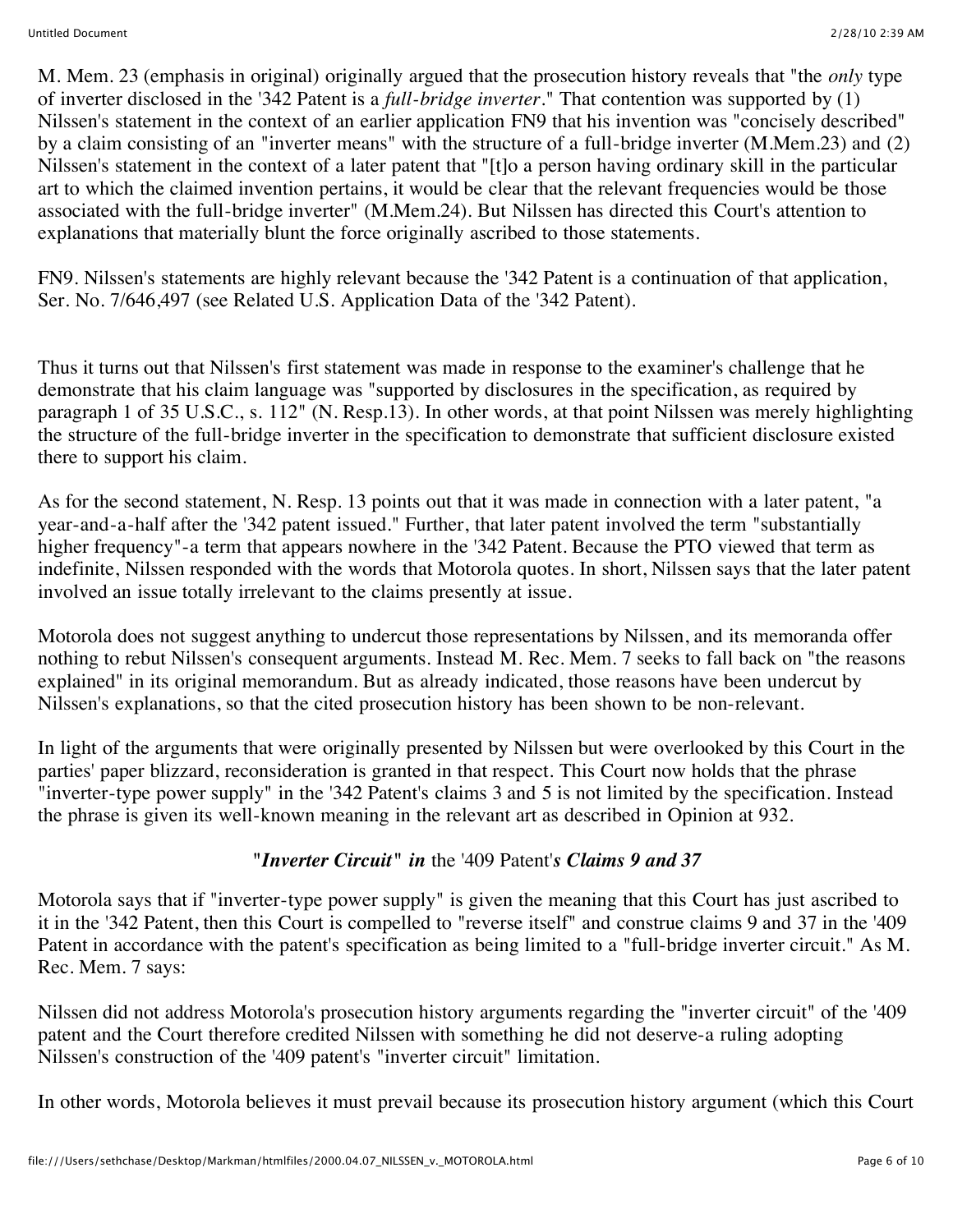had found persuasive when it was mistakenly perceived as unrebutted) was the same for both sets of claims,FN10 and because this Court had found Nilssen's response unpersuasive as to claims 9 and 37.

FN10. M. Mem. 27 incorporated Motorola's prosecution history argument regarding the "inverter-type power supply" term in the '342 Patent into its argument as to the "inverter circuit" term in the '409 Patent.

But that argument boils down to asking this Court to reach opposite conclusions on what is essentially the same issue, merely because of a poorly organized brief. Though Nilssen's response in the context of the '409 Patent's claim elements is still puzzling, Motorola's prosecution history argument remains the same-and it has effectively been negated by the previously-overlooked portion of Nilssen's original memorandum. Moreover, the written description in the '409 Patent, unlike that in the '342 Patent, specifically belies any notion that the inverter is limited to a full-bridge inverter by declaring that the inverter circuit has " *at least* two periodically conducting transistors" (see Opinion at 936-37). In sum, this Court will not revisit or recast its original construction of the term "inverter circuit."

# *"Inductor Means" in* the '409 Patent'*s Claims 9, 16 and 37*

N. Rec. Mem. 8 next objects to Motorola's "sandbagging tactic" of making a prosecution history argument in its original responsive memorandum that, by reason of the simultaneous briefing schedule, was left unrebutted. M. Resp. 18-19 indeed raised that argument for the first time, and Opinion at 936 n. 29 did say that but for the prosecution history it would have sided with Nilssen's construction. Hence this Court will entertain Nilssen's current response in his motion for reconsideration.FN11

FN11. Nilssen has also unfairly sought to criticize Motorola for having successfully asked this Court's colleague Honorable Matthew Kennelly to defer his consideration of similar issues in another case ( Nilssen v. Magnetek, Inc., No. 98 C 2229, 1999 WL 982966 (N.D.Ill.1999), which has now been reassigned to this Court's calendar) because of Nilssen's motion to reconsider (N. Rec. R. Mem.2-3, 6). Fortunately for Nilssen, the law has no equivalent to the penalty box in hockey, in which a lawyer (or the lawyer's client) could somehow suffer some adverse consequence in the litigation game for having committed a foul (in this instance, for advancing a truly frivolous argument).

[6] At issue in that respect is how broadly or narrowly the term "inductor means" should be construed. Nilssen had argued that the claim language should be given its more general meaning as known by those skilled in the art (N. Mem.26). But Opinion at 936 accepted Motorola's position that relevant prosecution history called for "inductor means" to be construed more narrowly, as "providing substantially constant current due to the internal impedance in the inductor's windings" (M.Resp.18).

Two of the three statements cited by Motorola were made by Nilssen in the context of earlier patent applications that eventually spawned the '409 Patent.FN12 First, Motorola says that during the prosecution of the '409 Patent, "to overcome a rejection by the PTO, Nilssen contended that the 'inductor means' does *not* have a single, well-known and definitive structure" (M.Resp.18). More specifically, to distinguish his "inductor means" from other inductors in the prior art, Nilssen said that the "Examiner should observe the direction of the inductor coils in [the prior art] arrangement... is exactly the opposite of the way the two coils are arranged in the claimed invention" (M. Resp. Ex. 2, at 3). So, the argument goes, Nilssen should not be able to claim now that "inductor means" includes any and all inductors. Based on that unrebutted argument,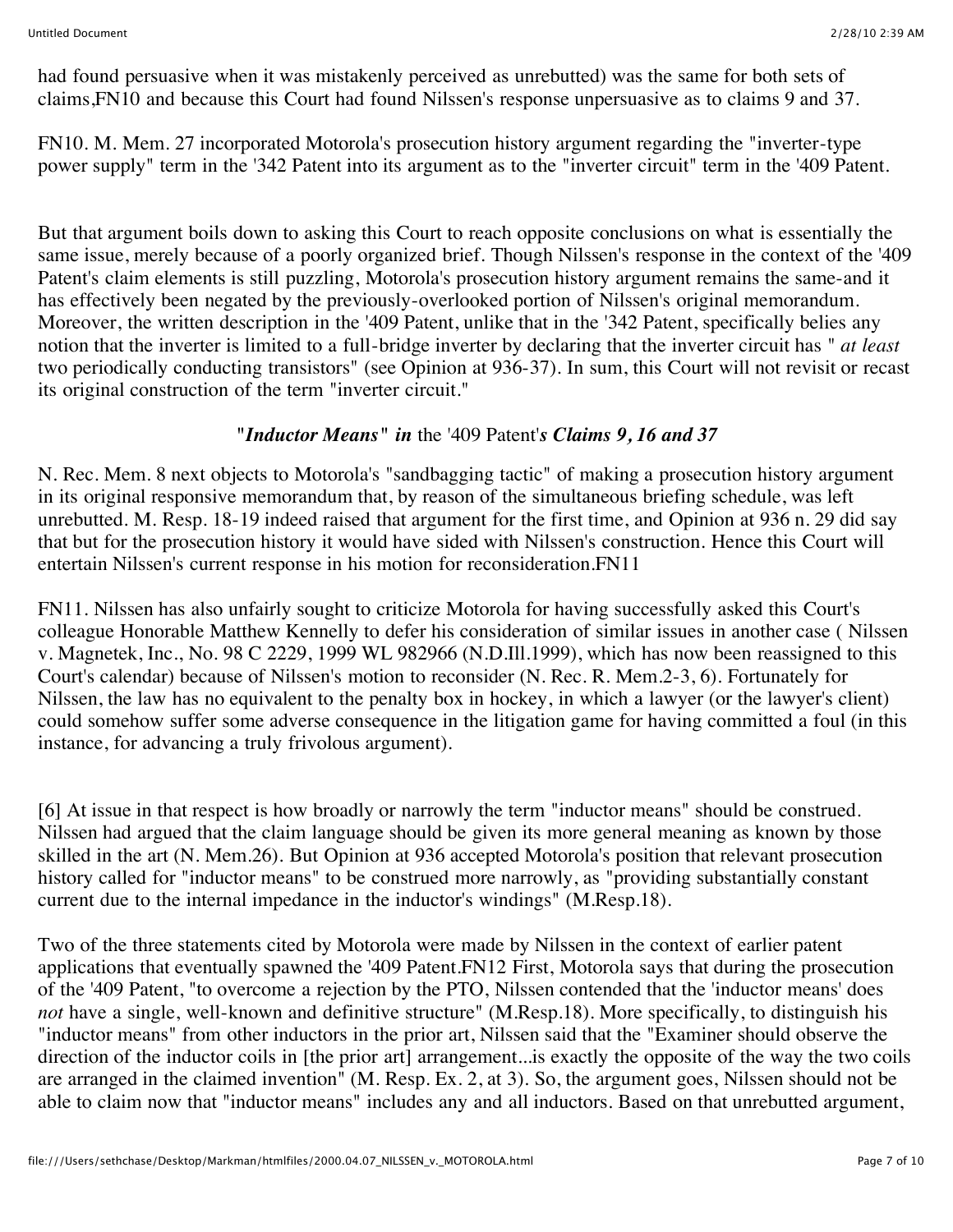this Court accepted Motorola's proposal that the " 'inductor means' must provide a total inductance large enough to keep the current flowing from the DC source into the inverter *substantially constant* " (M. Mem. 27-28, emphasis in original).

FN12. Those were the '381 and '795 Applications. While the '409 Patent is a continuation of the '381 Application, the '795 Application is something like a great-great-grandparent, listed in the '409 Patent's "Related U.S. Application Data" section as having four applications intervening between it and the issuance of the '409 Patent. Jonsson, 903 F.2d at 818 teaches that statements made as to a term in a patent application that ultimately results in the issued patent are "relevant to an understanding" of that same term in the issued patent. Accord, Wang Laboratories, Inc. v. America Online, Inc., 197 F.3d 1377, 1384 (Fed.Cir.1999).

N. Rec. Mem. 9 (emphasis omitted) retorts in part that the quoted language "involved different claims in a different application" (the '795 Application). Nilssen, *id.* goes on to argue that the claim language in the '795 Application "is by its terms expressly drawn to inductors that cause the current to behave in the particular way advanced by Motorola." FN13 Because that more specific claim language was disavowed during subsequent prosecution, N. Rec. Mem. 10 says it "has no applicability whatsoever to the 'inductor means' at issue here...."

FN13. That claim language reads in relevant part ('795 Application at 8, emphasis added): second inductor means...being inductively coupled to the first inductor means in such manner that any sudden increase in the magnitude of a first current flowing through the first inductor means from the first DC output terminal to the first DC input terminal would result in a corresponding sudden decrease in the magnitude of a second current flowing through the second inductor means from the second DC input terminal to the second DC output terminal;

*whereby any sudden change in the sum of the magnitudes of the first current and the second current is effectively prevented.*

Next, M. Resp. 18 had stressed that during prosecution of the '381 Application Nilssen, discussing claim language identical to that ultimately included in the '409 Patent, directed "the PTO-and hence the public-to the portions of the specification of the '409 Patent necessary to identify the particular structure for his 'inductor means.' " Nilssen told the PTO that "[t]he 'inductor means' is represented" in the specification by an inductor that supplies a substantially constant current (M.Resp.18-19). By way of response, N. Rec. Mem. 11 (emphasis in original) asserts that those statements were answers to "the examiner's contention that Nilssen's claims were not supported or described *in the specification,* as required by 35 U.S.C. s. 112."

To be sure, if such supporting statements automatically sufficed to narrow the claim language itself, claims would almost always be as narrow as their referents in the specification. But Motorola has not had to take such an extreme position. Instead, both because Nilssen's efforts to explain away the two statements just discussed are not entirely convincing FN14 and because he fares even more poorly as to the third statement discussed next, Motorola has effectively torpedoed Nilssen's contention by cutting through Nilssen's verbiage to expose its basic flaw (M.Rec.Mem.6):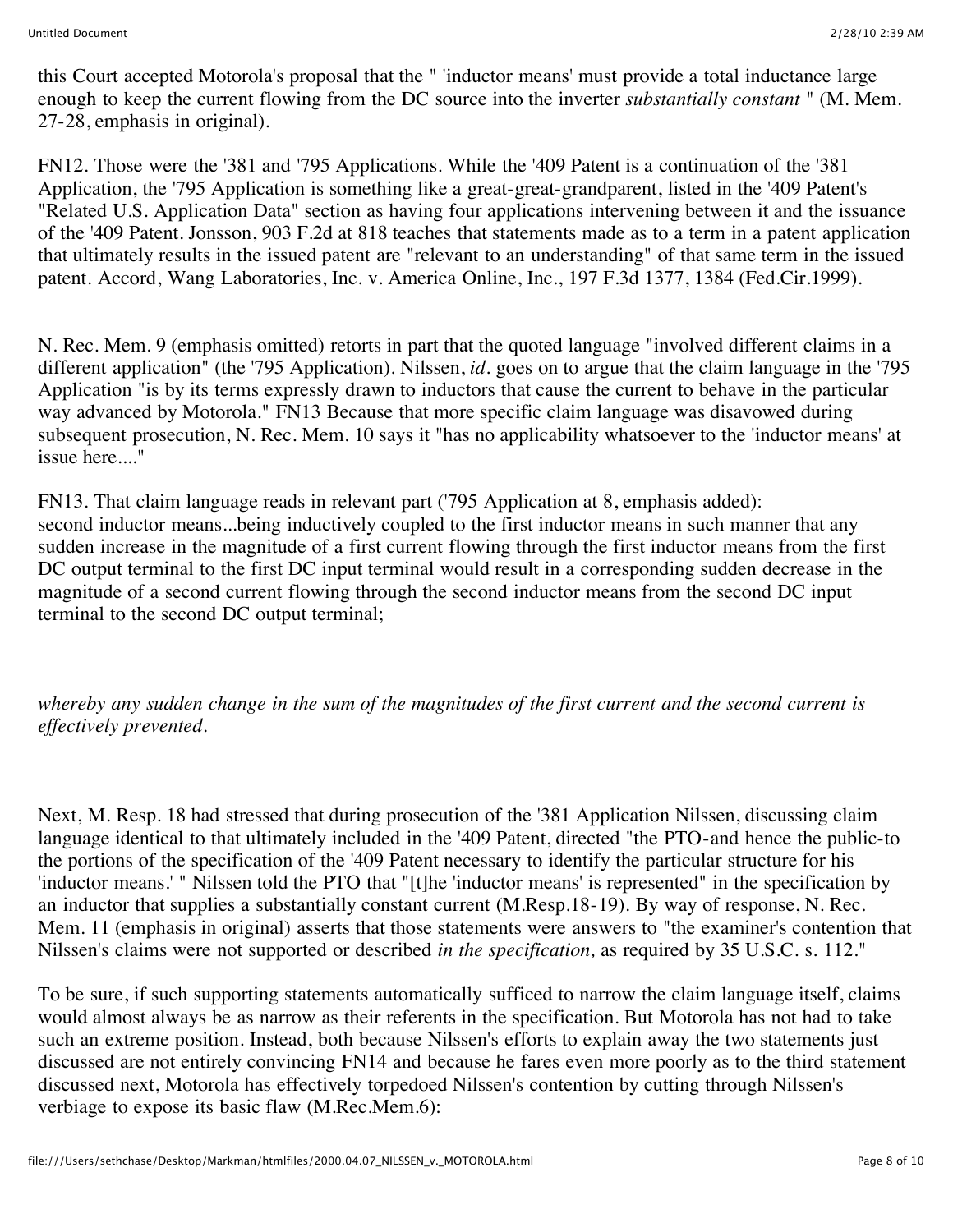FN14. For aught that appears, for example, the sequence of events might reflect Nilssen's having shifted the detailed language calling for a substantially constant current from a claim to the specification in an effort to get past the examination stage with broader claim language than that in the '795 Application. But whether or not such is the case, the remaining force of all of the pieces of prosecution history adduced by Motorola operates to defeat Nilssen's contention.

Nilssen does not-and cannot-deny that he told the PTO and the public to use the specification to determine the meaning of "inductor means." Instead, Nilssen spends six pages of his reconsideration brief arguing that he should not be bound by his prosecution history admission.

As for that third statement, M. Mem. 19 has cited this passage by the examiner in an office action regarding the application that became the '409 Patent (M. Resp. Ex. 4 at 4):

Based on the specification, it is construed that...inductor means (IM) has an inductance large enough to cause the current through its windings to be substantially constant.

N. Rec. Mem. 12 (emphasis in original) unconvincingly attempts to counter that by arguing that the statement "does not refer to the *claims* [but] [i]nstead...to the operation of the ballast circuit as detailed in the *specification.*" And N. Rec. Mem. 13 goes on to urge that the examiner's statement must refer to the specification and not the claim because another term ("saturable transformer means") construed by the examiner in the same document "does not appear anywhere in the claims."

That last effort on Nilssen's part is particularly empty, for the term "saturable transformer means" appears nowhere in the specification either! With nothing having been said to support Nilssen's claimed inference,FN15 the earlier-quoted examiner's language remains to haunt Nilssen. And contrary to his argument on that score, both the language used by the examiner and the context of the office action strongly indicate that the application's *claims* were under discussion. That being so, they reflect the examiner's view of the specification as defining the claim language instead of merely supporting the claim.

FN15. Indeed, it would seem extraordinary for a term such as "saturable transformer means" to have been used in the specification if it were not employed in a claim as well. What seems more likely is that the term may have appeared in a claim in an earlier version of Nilssen's application that was later withdrawn. But that possibility need not be pursued further here.

In sum, Nilssen's rebuttal argument may or may not suggest some partial flaws in the examples cited by Motorola in its prosecution history argument. But even those instances evidence Nilssen's successful efforts to get the benefit of patent protection by proffering to the PTO his narrowing constructions of the potentially broader claim language. What Opinion at 936 said remains true:

Thus Nilssen's generalized attempt to fall back on the general aversion to reading limitations from a specification into a claim is out of place here. Motorola asks that Nilssen be taken at his word, which he gave when it was in his interest to obtain the benefit of the patent he now seeks to sue upon, and this Court honors that request. "Inductor means" will be construed in the manner contended for by Motorola.

# *Remaining Claims*